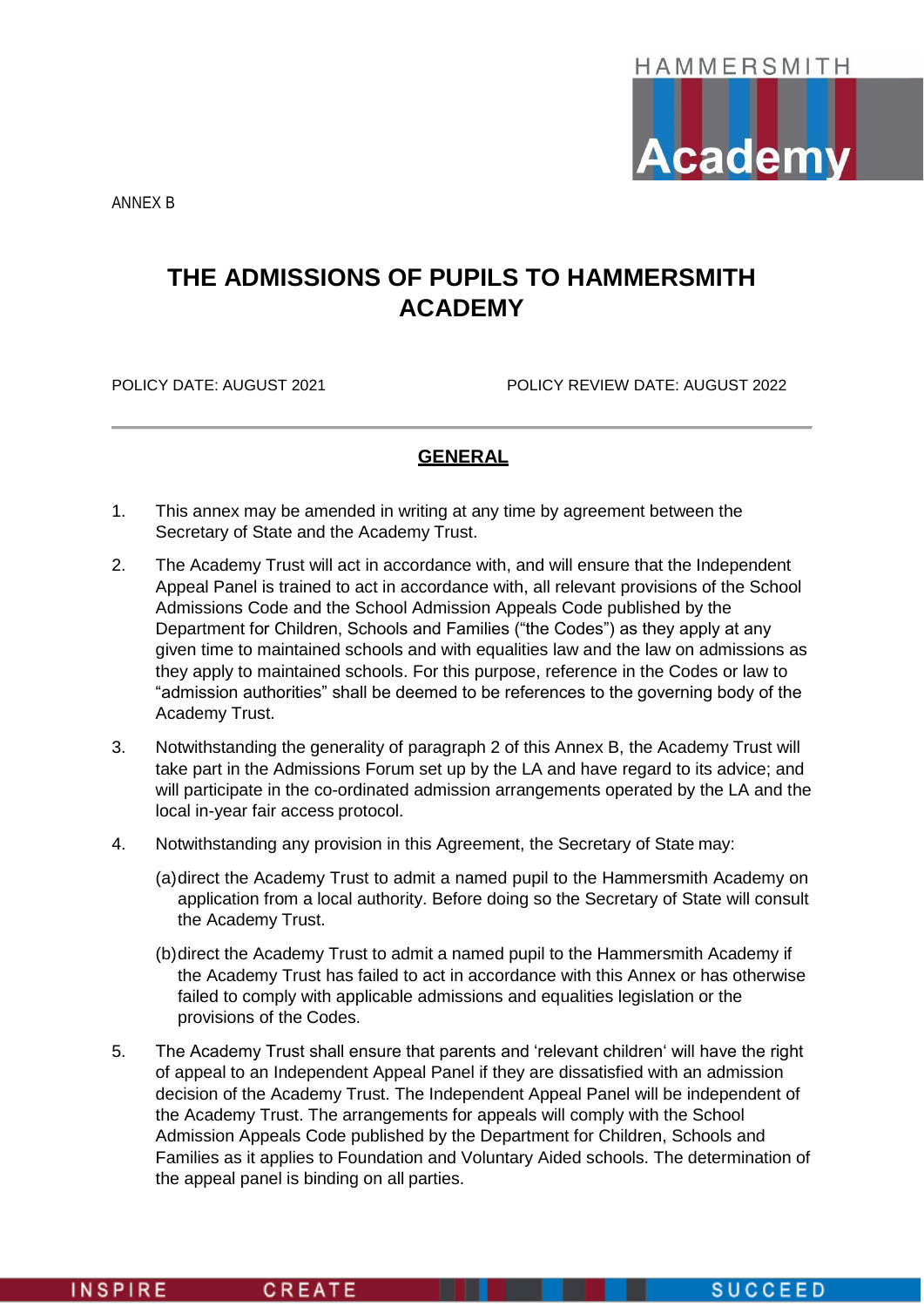- 6. The Academy Trust shall prepare guidance for parents about how the appeals process will work and provide parents with a named contact who can answer any enquiries parents may have about the process. The Academy Trust may, if it chooses, enter into an agreement with the LA or any other organisation for it to recruit, train and appoint appeal panel members, and to arrange for the process to be independently administered and clerked.
- 7. In paragraphs 5 and 6 above, 'relevant children' means:

a) in the case of appeals for entry to a sixth form, the child, and;

b) in any other case, children who are above compulsory school age, or will be above compulsory school age by the time they start to receive education at the school.

# **Relevant Area**

- 8. Subject to paragraph 9, "relevant area for consultation" means the "Relevant Area" determined by the local authority for maintained schools in the area (in accordance with the meaning of "Relevant Area" within the School Admissions Code).
- 9. If the Academy does not consider this meaning to be appropriate, it must apply to the Secretary of State by 1 August for a determination, setting out the reasons for this view.
- 10. The Secretary of State will consider the Academy's application and will by 30 September either:
	- a) determine the area for consultation; or
	- b) determine that the meaning within paragraph 8 should apply.
- 11. The Secretary of State may consult the local authority before making such a determination
- 12. Within 14 days of the Secretary of State's determination, the Academy will notify the consultees listed in paragraph 14 of the determination.
- 13. In the event of a paragraph 10a determination, a map of the relevant area (or a list of post-codes) will be attached as an appendix to this annex B.

# **ANNUAL PROCEDURES FOR DETERMINING ADMISSION ARRANGEMENTS**

# **Consultation**

14. The Academy Trust shall consult the following parties on the Academy's proposed admission arrangements for a minimum of eight weeks between 1 November and 1 March in the 'Determination Year'<sup>1.</sup>

a) The LA.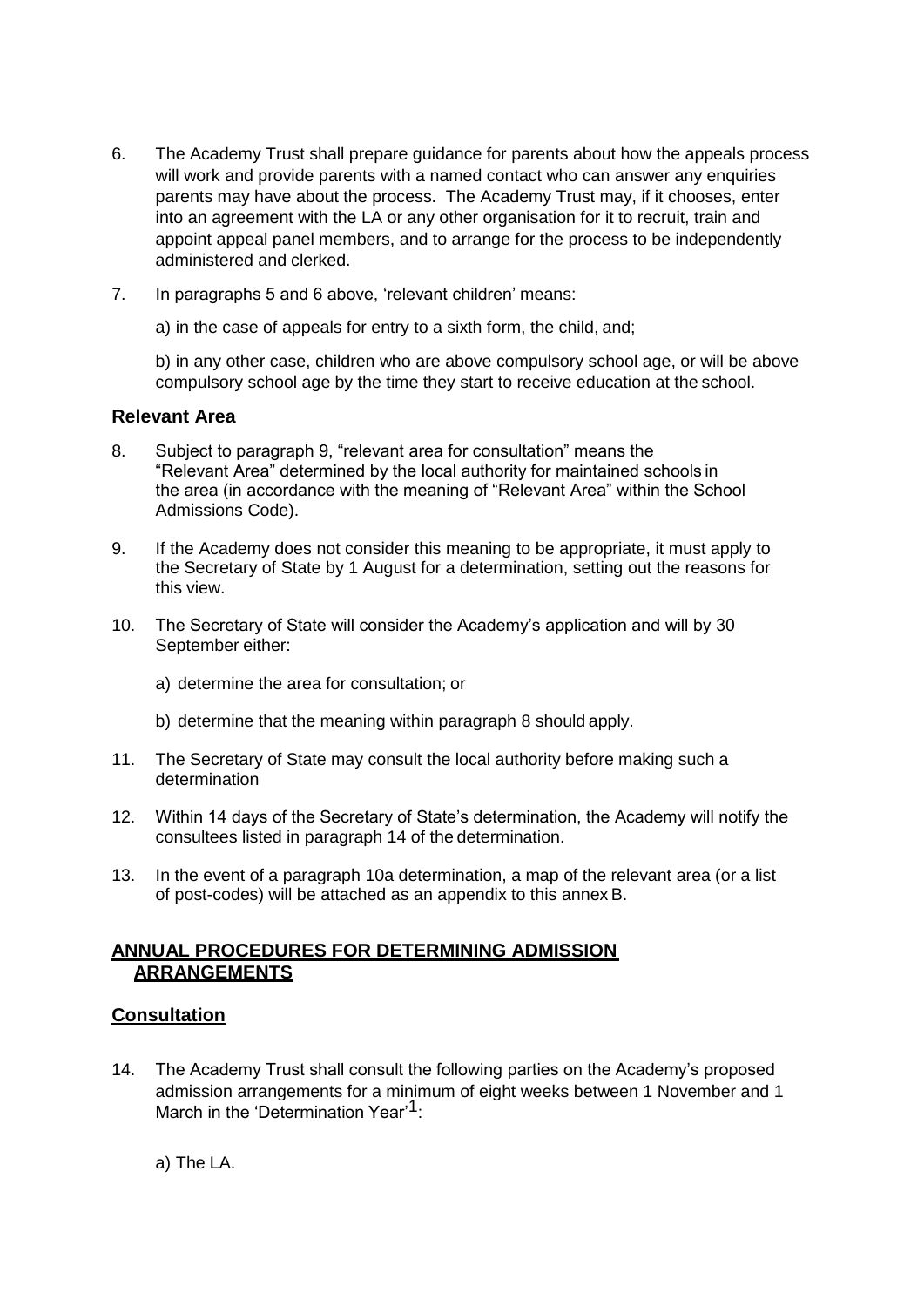- b) The admission forum for the LA.
- c) Any other admission authorities for primary and secondary schools located within the relevant area for consultation set by the LA.
- d) Any other governing body for primary and secondary schools (as far as not falling within paragraph c)) located within the relevant area for consultation.
- e) Affected admission authorities in neighbouring local authority areas. f) Parents

living in the relevant area for consultation whose children have attained the age of two but are not above compulsory school age and who are or will be eligible to apply to be admitted to the Academy;

- g) Community groups which the Academy considers relevant;
- h) Teaching unions if the consultation includes an increase in admission number.

Such consultation shall be in line with the requirements of the Codes and relevant admissions legislation, which at the date of this Agreement is section 89 of the School Standards and Framework Act 1998 as amended, and Regulations under that section.

- 15. From 2011-12, and for subsequent years, consultation in line with paragraph 14 is not required in any year where the following conditions are met:
	- a) the admission arrangements were consulted upon in one or both of the previous two years; and
	- b) there have been no changes, or proposed changes, since the last consultation.
- 16. As soon as any changes are made to arrangements, or proposed, the consultation cycle in paragraph 14 must be followed for the next determination year.

<sup>1</sup> A 'determination year' is the Academy Financial Year beginning two years before the Academy Financial Year which the admissions arrangements will be for e.g. consultation to end in March 2020 and determination to be in April 2020 for admissions in September 2021

**Academy Trust Determination of Admission Arrangements**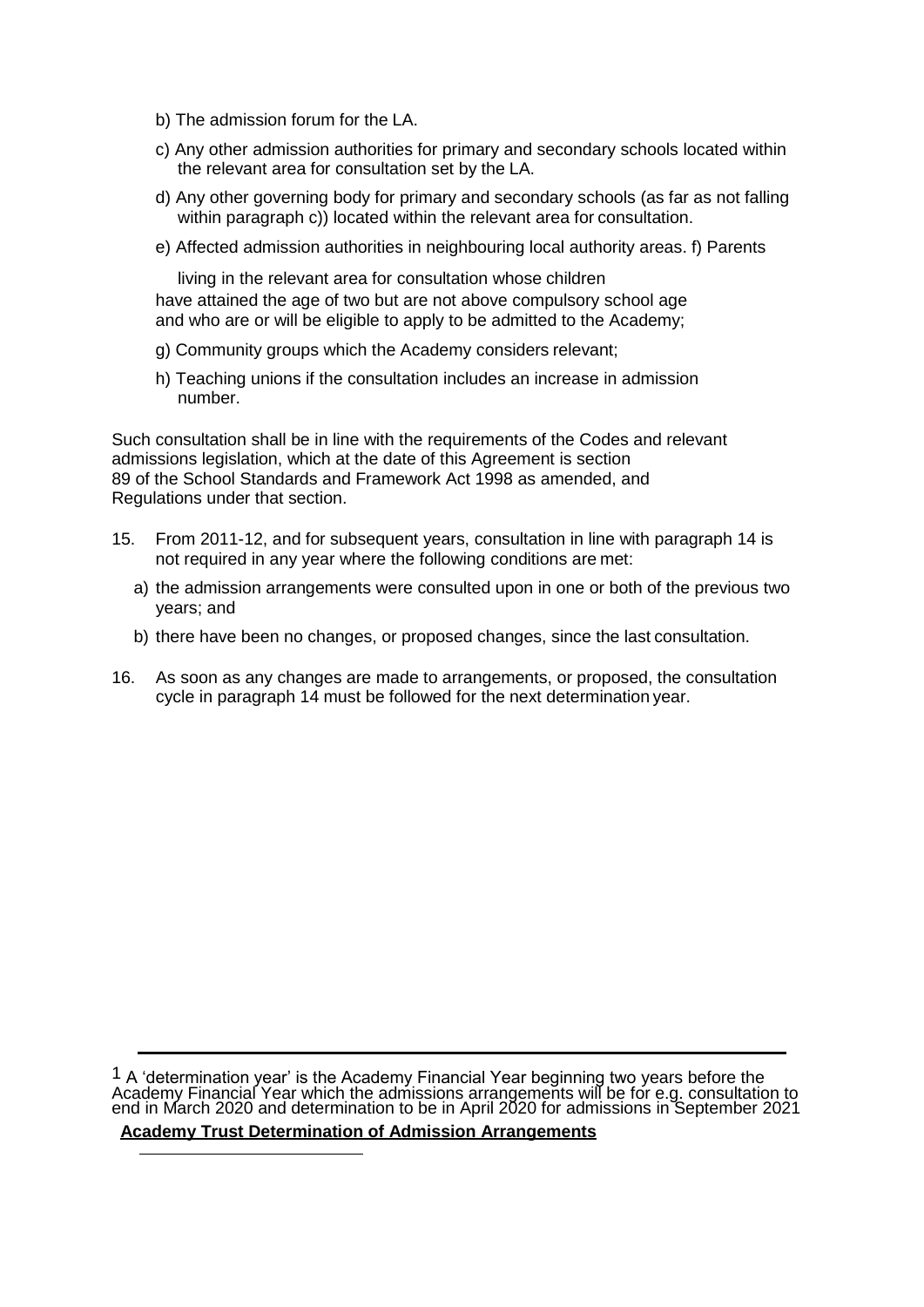- 17. The Academy Trust will consider comments made by those consulted in accordance with paragraph 7, including any requests to amend the proposed admissions number, before determining the admissions arrangements for the Academy.
- 18. The Academy Trust will determine admission arrangements for entry in September 2016 by 15 April 2015 and for all subsequent years, by 28 February in the determination year.

# **Representations about admission arrangements**

19. Where the Academy Trust has determined the Academy's admission arrangements and notified all those bodies that it has consulted in accordance with paragraph 9, if any of those bodies object to the Academy's admission arrangements, including the proposed admissions number, they can make representations to the Secretary of State. Any representations must be made by 30 June in the Determination Year.

## **Secretary of State's Consent for Changes to Admissions Arrangements**

20. Where the admissions arrangements determined in a Determination Year in accordance with paragraph 9 are different to the admissions arrangements currently in existence for the Academy, the Academy Trust shall by 30 June in the Determination Year apply to the Secretary of State for him to consent to such amended admissions arrangements.

## **Secretary of State's Power to Accept, Modify or Reject Admissions Arrangements**

- 21. Where the Secretary of State has received any representations made in accordance with paragraph 10, the Secretary of State must consult the Academy Trust on such representations. Following such consultation, by 31 July in the Determination Year the Secretary of State may direct that the Academy Trust amends the proposed admissions arrangements for the Academy. The Academy Trust shall comply with any such direction.
- 22. Where the Secretary of State has received an application made in accordance with paragraph 11 to consent to any amended admissions arrangements, the Secretary of State must by 31 July in the Determination Year either approve the amended admissions arrangements or direct that the amended admissions arrangements are not implemented or must be modified. The Academy Trust must comply with any such direction.

## **Publication of Admission Arrangements**

- 23. The Academy Trust shall each Determination Year publish the Hammersmith Academy's agreed admission arrangements by:
	- a) copies being sent to the persons consulted in paragraph 7;

b) copies being sent to primary and secondary schools in the LA's area;

b) copies being sent to the offices of the LA;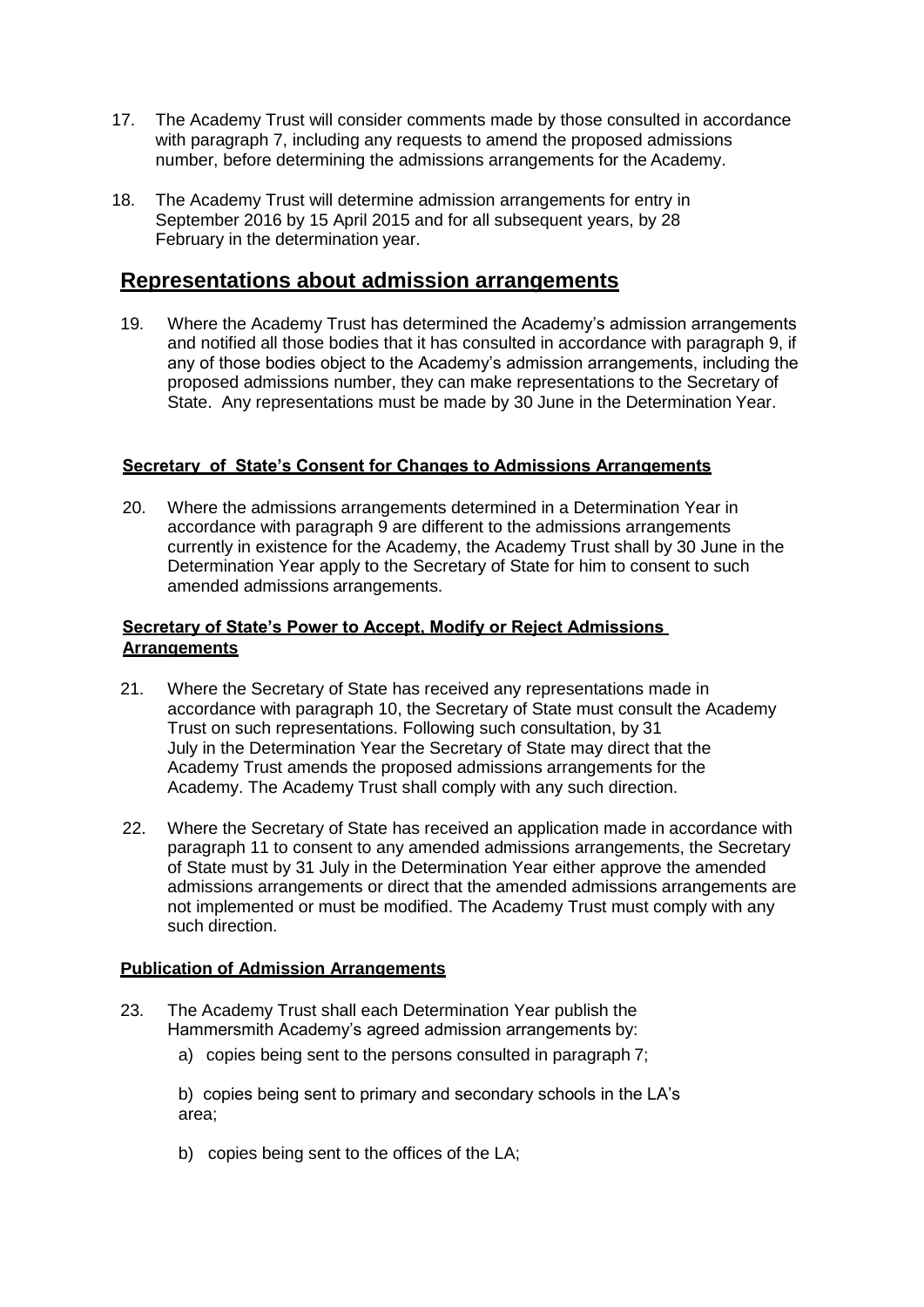d) copies being made available without charge on request from the Academy;

e) copies being sent to public libraries in the area of the LA for the purposes of being made available at such libraries for reference by parents and other persons.

f) a copy being uploaded to the Academy's website (if it has one).

- 24. The published admissions arrangements will set out:
	- a) the name and address of the Hammersmith Academy and contact details;

b) a summary of the admissions policy, including oversubscription criteria and any arrangements for post-16 admission;

- c) a statement of any religious affiliation if relevant;
- d) numbers of places and applications for those places in the previous year; and
- e) arrangements for hearing appeals.

## **Proposed Changes to Admission Arrangements by the Hammersmith Academy After Arrangements Have Been Published**

- 25. Subject to paragraph 17, once the Academy's admission arrangements have been determined for a particular year and published, the Academy Trust will not make any change to such arrangements unless there is a major change of circumstances and the following procedures have been followed:
	- a) the Academy Trust has consulted those who were consulted under paragraph 7 above on the proposed variation;
	- b) following such consultation, the Academy Trust has applied to the

Secretary of State to approve the change setting out:

- i) the proposed change;
- ii) reasons for wishing to make such change;
- iii) any comments or objections to the proposal from those consulted; and
- c) following such application, the Secretary of State has provided his consent to the proposed variation.
- 26. The Academy Trust shall following the prior written agreement or direction of the Secretary of State vary the Academy's admissions arrangements where such changes are necessary to ensure compliance with the relevant provisions of admissions law or the Codes as they apply to maintained schools. Such changes may be made at any time.
- 27. Any changes to the Academy's admission arrangements brought about through the variation processes in paragraphs 16 or 17 above must be published within the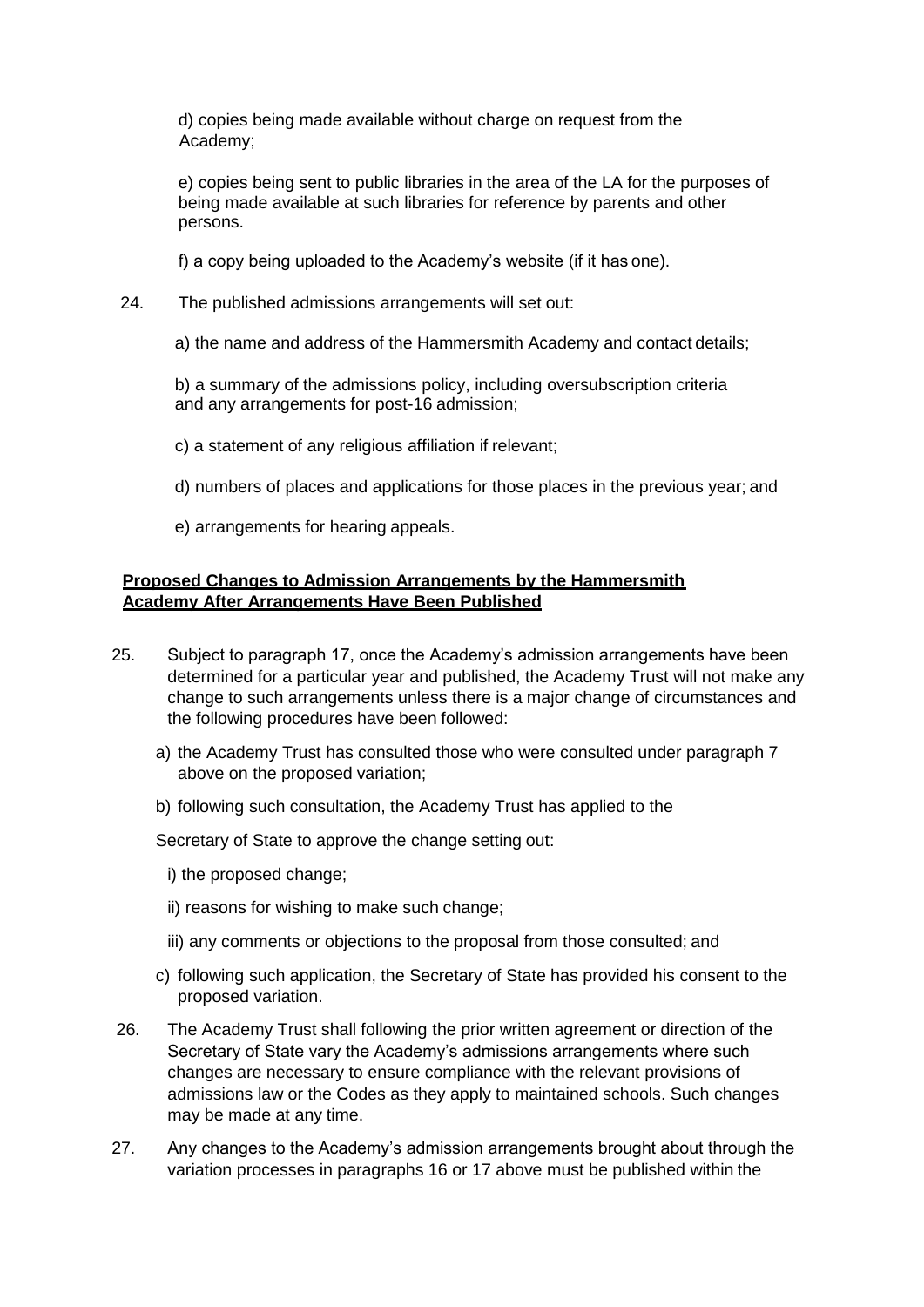Academy's prospectus and website (if it has one) and be communicated within 7 days to those persons who must be consulted under paragraph 7.

- 28. The Academy Trust must make arrangements for a parent of a child who has attained the age of 11 but is not above compulsory school age and who has been, is or will be eligible to apply to be admitted to the Academy to make representations to the Secretary of State that any aspect of the Academy's admission arrangements does not comply with the relevant provisions of admissions law or the Codes as they apply to maintained schools.
- 29. Where a representation is made in accordance with paragraph 19, the Secretary of State may, after consulting the Academy Trust, direct that the Academy Trust modify its arrangements for the admission of pupils to the Academy so that they comply with the relevant provisions of admissions law and the Codes as they apply to maintained schools. The Academy Trust must comply with any such direction.
- 30. Records of applications and admissions to the Academy shall be kept by the Academy Trust for a minimum period of ten years and shall be open for inspection by the Secretary of State.

## **PROCEDURE FOR ADMITTING PUPILS TO THE ACADEMY**

### **Admissions Number**

- 31. The Academy has an agreed admission number of 140 pupils for entry in Year 7, and will accordingly admit up to 140 pupils in the relevant age group each year if sufficient applications are received. All applicants will be admitted if 140 or fewer apply.
- 32. In any specific year, the Academy Trust may set a higher admission number than the Hammersmith Academy's agreed admission number for an applicable year group. Before setting an admission number higher than its agreed admission number, the Academy Trust will consult those listed at paragraph 7. Pupils will not be admitted in any year group above the published admissions number for that year group unless exceptional circumstances apply and such circumstances shall be reported to the Secretary of State.
- 33. If the Academy admits a total of 28 pupils in excess of its admission number in any 3 year period it will determine a higher admission number, after consulting those bodies listed at paragraph 14.

## **Process of Application**

- 34. Arrangements for applications for places in Year 7 at the Hammersmith Academy will be made in accordance with the LA's co-ordinated admission arrangements and will be made on the Common Application Form provided and administered by the relevant local authority and on the Academy Supplementary Information Form.
- 35. The Academy Trust will use the following timetable for applications to the Hammersmith Academy each year (exact dates within the months may vary from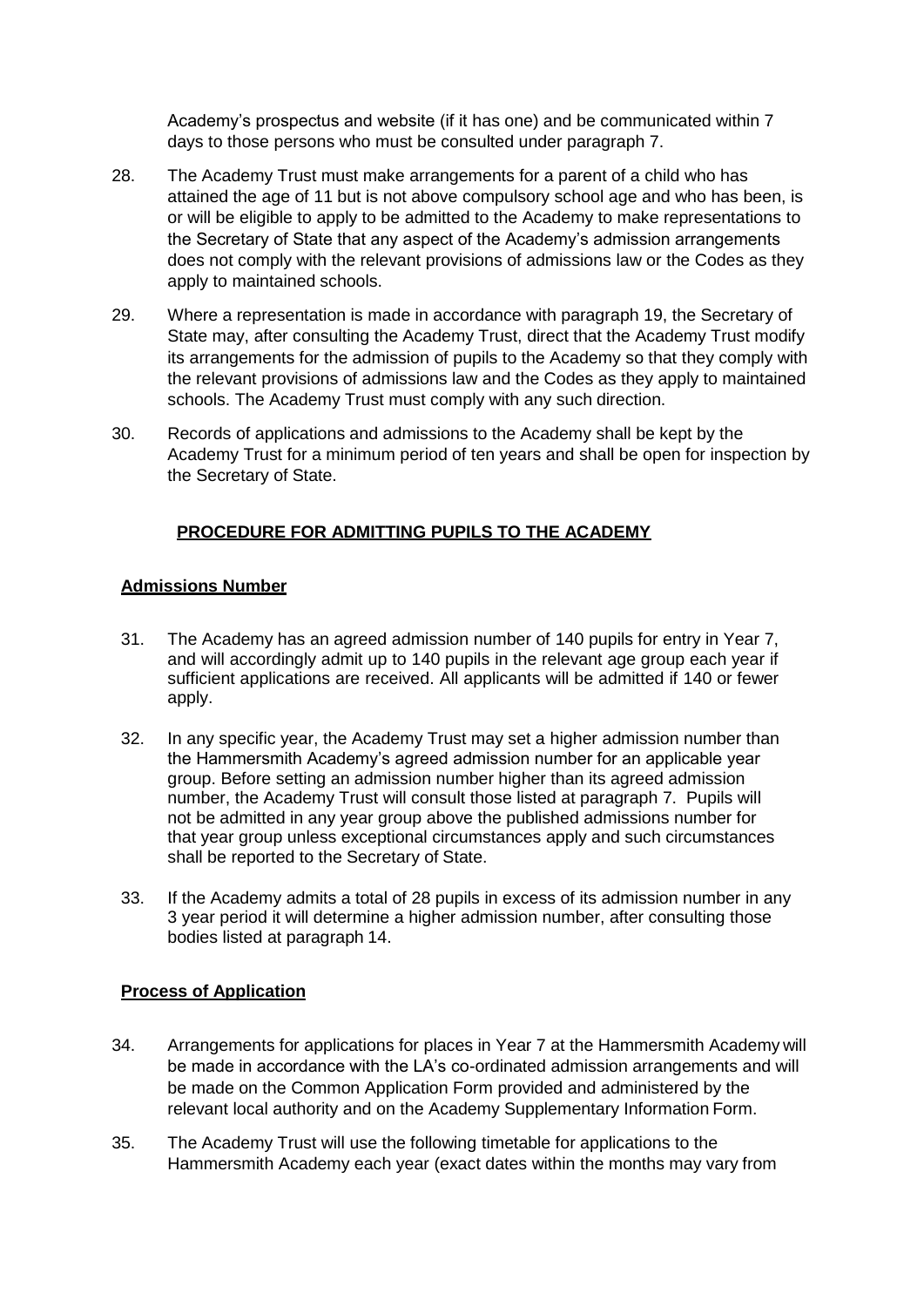year to year) which, whenever possible, will fit in with the common timetable agreed by the Hammersmith & Fulham Admissions Forum, local authorities admissions, local Academies and local Admissions Forum.

- a) September the Academy will publish in its prospectus information about the arrangements for admissions, including oversubscription criteria, for the following September. This will include details of open evenings and other opportunities for prospective pupils and their parents to visit the school. The academy will also provide information to the Local Authority for inclusion in the composite prospectus, as required;
- b) September/October the Academy will provide opportunities for parents/ guardians to visit the Academy;
- c) October Common Application Form and Academy Supplementary Information Form to be completed and returned, by the agreed common date, to the Local Authority and Academy respectively;
- d) Local authority and Academy agree Academy application lists;
- e) November/December Academy administers NFER non-verbal reasoning tests to all applicants (see paragraph 38 below);
- f) January Academy sends lists of pupils to be offered places to Local Authority;
- g) February Local Authority applies agreed scheme for its own schools and informs other Local Authorities of offers to be made to their residents;
- h) 1st March offers made to parents.
- 36. From 2011-12 there will be a national closing date for applications as follows:
	- 1. 31 October for secondary applications; and
	- 2. 15 January for Primary applications
	- 3. The Academy will ensure its application processes enable parents to apply before these deadlines.

## **Consideration of Applications**

- 37. The Academy Trust will consider all applications for places at the Hammersmith Academy. Where fewer than the published admission number(s) for the relevant year groups are received, the Academy Trust will offer places at the Academy to all those who have applied.
- 38. To ensure a wide and representative spread of ability in its intake, the Academy will operate a system of fair banding for its year 7 intake as agreed in its Funding Agreement with the Secretary of State, as follows:
	- a) Each applicant to the Academy will be required to take a non- verbal reasoning test which will place applicants in a rank order. The test will take approximately one hour and will be held in November or December at a time and venue to be determined each year.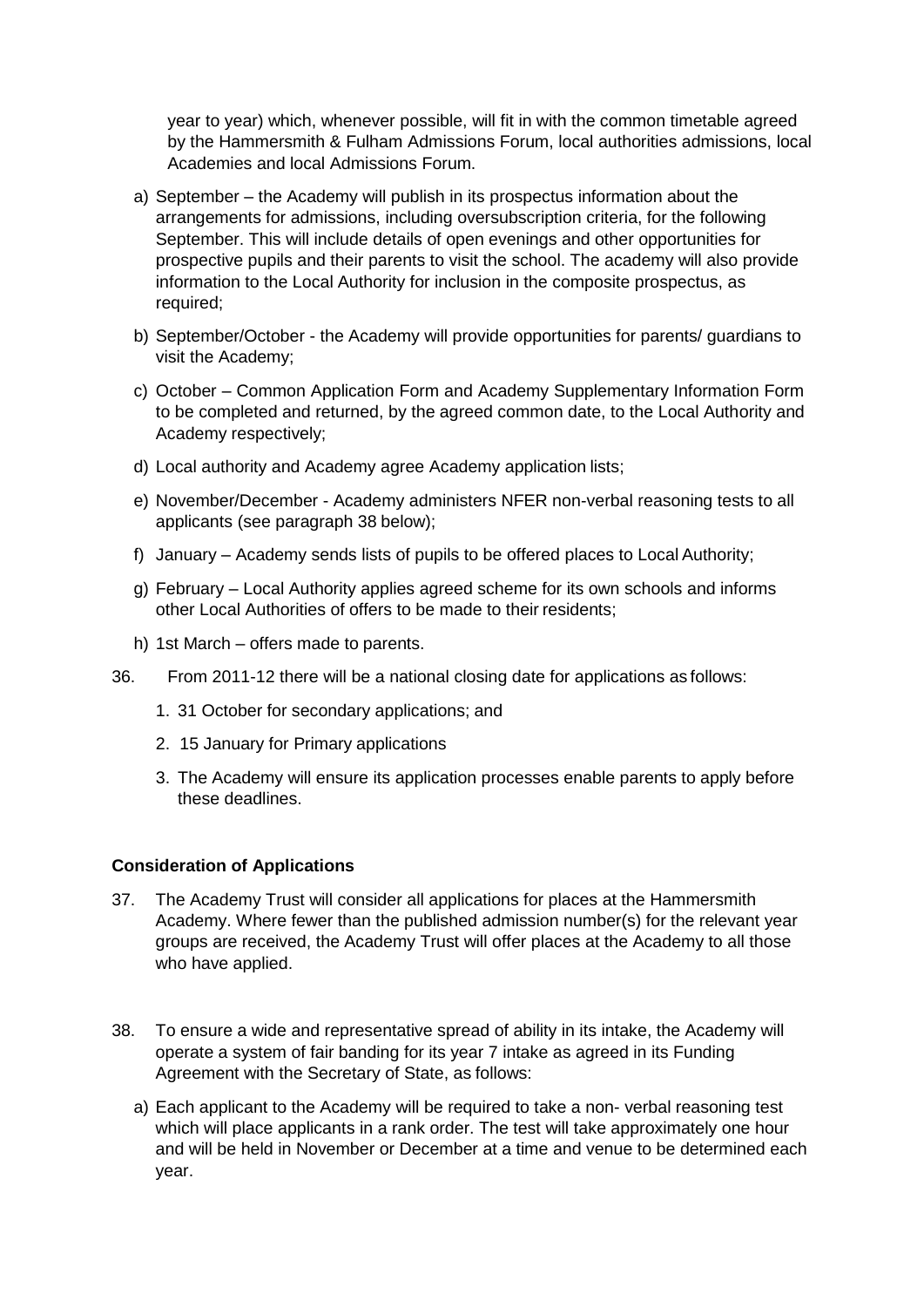- b) Each applicant will be placed in one of five bands based on their performance in the test. As far as possible, each band will contain an equal number of applicants. Places will be allocated by applying the oversubscription criteria so that, as far as possible, an equal number of pupils is admitted from each band. In order to ensure an equal chance for all applicants, bands will be determined by reference to the ability profile of the national Standard Attainment Score (SAS) benchmark.
- c) There will be at least two dates for banding tests which will be set out in the Academy prospectus and the Local Authority's composite prospectus. Arrangements will be made to ensure that all pupils applying to the Academy take the banding tests. All looked after children and relevant children in receipt of an Education Health Care Plan will be admitted but will be required to take the banding test to ensure the intake is comprehensive.

### **Procedures where the Academy is oversubscribed**

#### **Year 7 admission criteria**

- 39. Where the number of applications for admission is greater than the published admission number, applications will be considered against the criteria set out below. After the admission of pupils with an EHCP where the Academy is named on the statement, the criteria will be applied in the order in which they are set out below:
	- a) Looked after children and former looked after children i.e. those who are (a) in the care of a local authority, or (b) being provided with accommodation by a local authority in the exercise of their social services functions (see the definition in Section 22(1) of the Children Act 1989).
	- b) Admission of pupils living in the Academy Admissions Priority Area on the basis of straight-line distance from the main entrance of the Academy to the main entrance of the child's home as measured by the local authority and in accordance with the banding criteria described in paragraph 38 above (the Admissions Priority Area being defined as in Annex 1, i.e. the area enclosed to the North by the A4020 Uxbridge Road South Side; to the South by the A4 Great West Road North Side; to the East by the West Brompton - Olympia - Willesden railway line, and to the West by Warple Way East Side down to Cobbold Road to the junction of Emlyn Road\*, Prebend Gardens and British Grove West sides).
	- \*to include housing blocks incorporated within the Emlyn Gardens, namely Mole Court, Longford Court, Lea Court, Beverly Court, Wandle Court, Crane Court, Roding Court, Fleet Court, Ember Court, Colne Court, Brent Court and Abbey Court.
	- c) If any of the 5 bands remains unfilled from within the Admissions

Priority Area, places in that band will be offered firstly to other applicants in the same band who are siblings of pupils already on roll at the Academy in years 7-11 at the date of application (where a sibling is defined as a brother/sister, step brother/sister, half brother/sister, adopted brother/sister living at the same address and sharing at least one legal parent also resident at the same address (a cousin is not a sibling); and then to other applicants in the same band on the basis of proximity to the school using straight line measurement from the main entrance of the Academy to the main entrance of the child's home as measured by the local authority. In the unlikely event of a tie between twins living at the same address, the academy will admit both and not offer any further places until numbers fall back to the admission number of 140.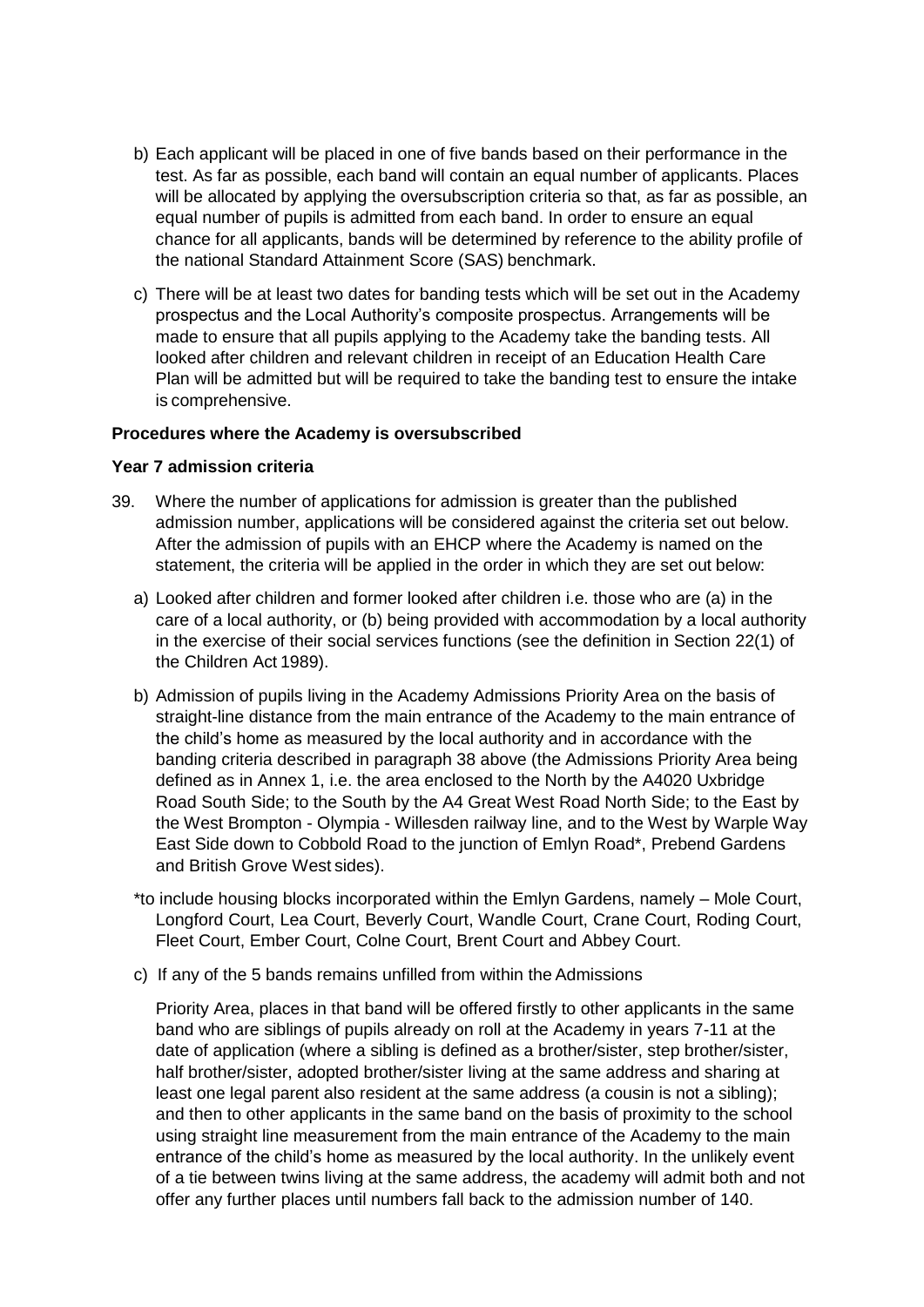## **Post 16 admission criteria**

- 40. The academy will aim to admit 125 students into Year 12 each year. From 2016 the Academy will welcome applications from students who meet the published admissions criteria for 6th form entry, both from the Academy's own Year 11 and from external schools. In 2016 the school expects to admit at least 30 and up to 50 applicants from other schools. This number may be exceeded if sufficient places remain once the demand for places from students already at Hammersmith Academy has, in the view of the school, been met.
- 41. The Academy will only consider applications for courses it has published as being available, and will not make any other courses available at the request of applicants. All places will be offered conditional on applicants meeting the admissions requirements for the courses, as set out in paragraphs 42 and 43 below.
- 42. To be eligible to enter the sixth form both the Academy's own year 11 pupils and external applicants will be expected to have met the minimum academic entry requirements for the sixth form. These entry requirements will be based upon GCSE grades or other measures of prior attainment.

These academic entry requirements will be published in the Academy's prospectus, on its website, and in the LA composite admissions prospectus.

- 43. In addition to the sixth form's minimum academic entry requirements pupils will be required to satisfy minimum entrance requirements for the courses which they wish to follow from those available. If either internal or external applicants with an offer of a 6th form place fail to meet the minimum course requirements they will be given the option of pursuing any alternative available course for which they do meet the minimum academic requirements and which has any vacant places.
- 44. When the sixth form is undersubscribed all applicants meeting the minimum academic entry requirements will be admitted if a course is available that they wish to follow.

When there are more external applicants that satisfy any academic entry requirements, the Academy will admit students who meet the minimum 6th form entry requirements in priority order as follows:

- a) Any student in receipt of an EHCP which names the Academy for  $6<sup>th</sup>$  form study;
- b) Eligible children in public care;
- c) Students in Year 11 of the Academy who meet the minimum 6th form entry requirements as described in paragraph 42 above.
- d) Students attending other schools but living in the Academy Admissions Priority Area as defined in paragraph 39b above, on the basis of straight-line distance from the Academy main entrance to the main entrance of the student's home as measured by the local authority, who meet the minimum 6th form entry requirements as described in paragraph 42 above.